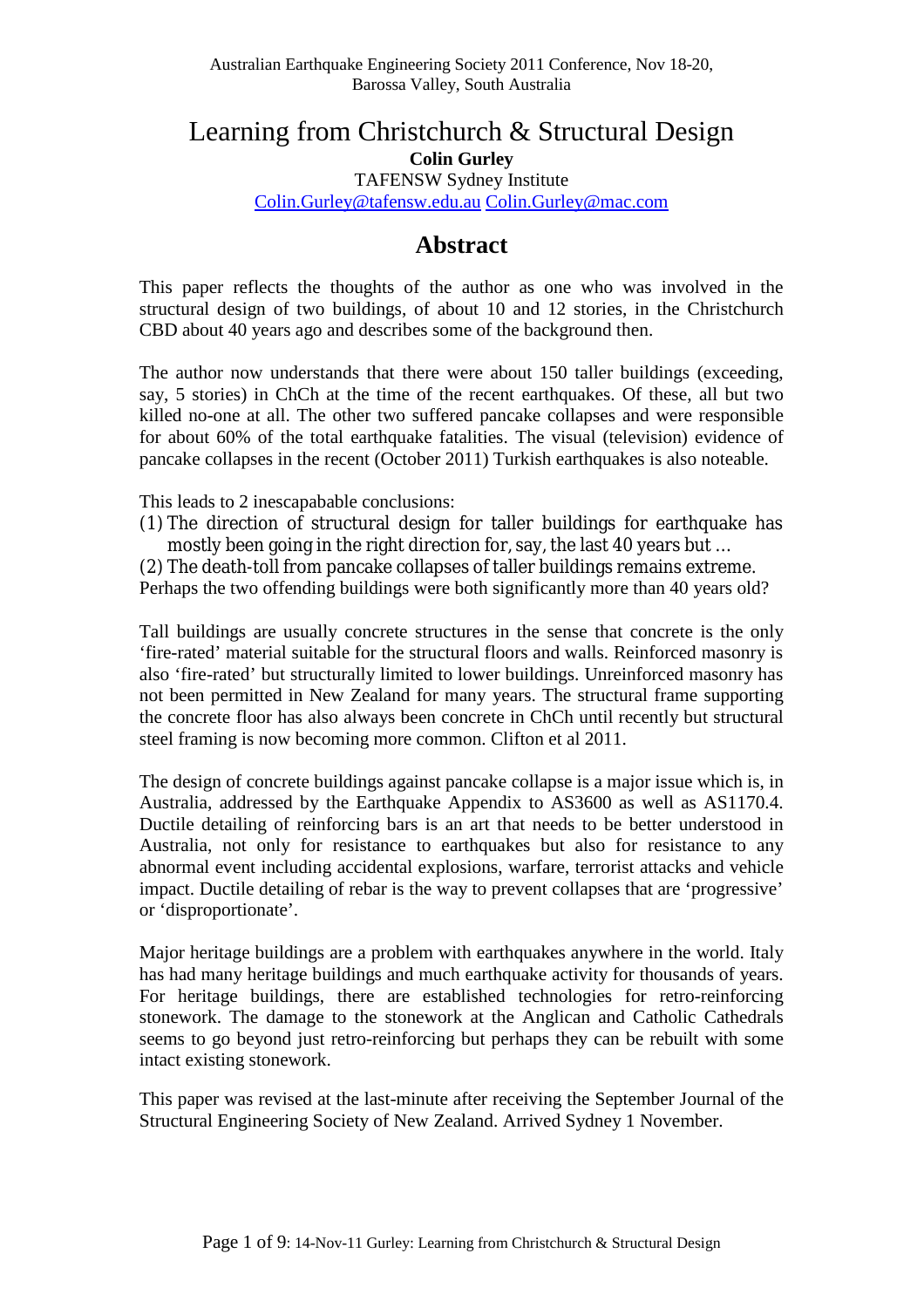# Learning from Christchurch & Structural Design

There was, earlier this year, a small spate of letters to the Editor of *Engineers Australia* from members perturbed by events in Christchurch, New Zealand and in Japan. They correctly point out that engineers have a responsibility, to their clients and to the community, to learn from events and to do better next time. Alas the writers seem to have some doubt that this process is now working correctly. This note might help them to understand that the process is working as well as can be expected.

The basic problem with major earthquakes is a combination of long return periods, damping with distance, the age and state of repair of most building stock and the fact that building regulation is the outcome of a political process. The human race does not deal well with events with a return period exceeding a normal human life. So it is that world-famous engineers such as Tom Paulay and Bob Park could live out their lives in ChCh as earthquake experts without ever experiencing anything there more than a distant rumble such as 7.1 Inangahua 1968. Nevertheless Paulay and Park were typical of those engineers in ChCh and across New Zealand who devoted themselves and their careers to the rationale of reducing the risk of earthquake damage. Such engineers do have to understand and respect the political process involved in making earthquake-resistance a compulsory process under law and standards. Political will varies in time, with popular support, with the aim of reducing fiscal impacts and in the retrospective light of recent memorable events. Engineers may understand the technology, better now than before, but they never controlled the political process.

Engineers in ChCh are now dealing with a situation that last happened, in New Zealand, in the less populated centres of Hawkes Bay 1931. What may seem surprising is the slow progress in evaluating the extent and the damaged condition of the building stock and reaching definite conclusions. But the same thing seems to be happening in Japan. The process is necessarily slowed by the political/legal system and, in retrospect, one should have expected that to happen in a democracy. It also less surprising after reading the detailed reports in the SESOC Journal for September 2011.

This author went to Christchurch in 1972 for the structural design of two CBD buildings of about 10 and 12 storeys designed in association with local Christchurch Consulting Engineers. The project was a response from an Australian-based developer to the then Christchurch City Council policy on clearing older earthquake-risk buildings from the CBD after, and in the light of, the Inangahua event.

Having previously only practiced, as a structural engineer, in NSW, the author then knew little of earthquakes. There had just been a large Los Angeles (San Fernando 1971) earthquake and there was a '1-year later' EERI Conference in Los Angeles February 1972. The author was sent to that Conference by his employer and then spent some months talking to engineers on the America west coast and as far east as Chicago. International air travel in 1972 was then more expensive (say 6 to 12 months salary) and took several days including stop-overs in Fiji and Honululu. By the time the author reached ChCh in July 1972, he had some understanding of the SEAOC Blue Book and of the changes then proposed to that following the San Fernando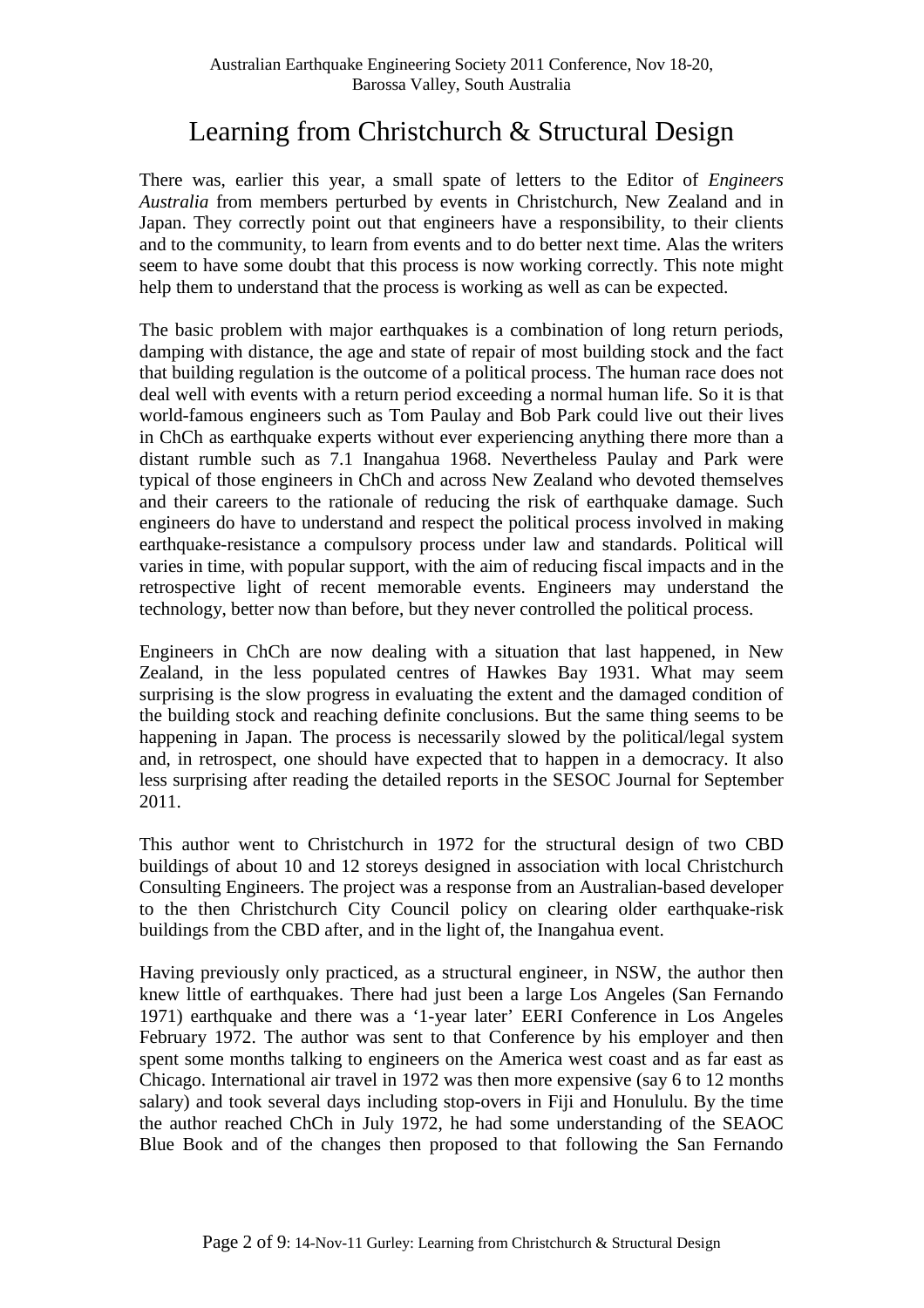quake. The Blue Book largely controlled structural design on the Pacific Coast of America ('west of the Rockies') and had some influence in British Columbia.

It was, in a sense, a good time to get started in a new field. The San Fernando shake brought down numerous freeway bridges and fly-overs as well as buildings and, along with earlier events in Alaska, made it clear that the field of earthquake engineering then needed major re-invention.

## **TALL BUILDINGS IN SYDNEY**

Sydney had a tall buildings boom from the early 1960s following the repeal of legislation that prohibited construction above the height of a fireman's ladder, say about 14 storeys. Most/All of the new Sydney buildings had concrete shear-cores and, indeed, the author thinks this is still true of most/all new tall buildings in Australia, perhaps because of expertise developed for the construction of wheat-silos in the 1930s. On the other hand, shear-core and shear-wall buildings (there is a difference) were then somewhat rare in New Zealand and in Los Angeles and that may still be true.

The San Fernando site visit during the 1972 trip provided graphic evidence of the superior performance of shear-core and shear-wall buildings in earthquakes. Shearcore/shear-wall buildings were re-occupiable within a few weeks. Ductile frame buildings were much more flexible and suffered very extensive damage which, while mostly non-structural, nevertheless took longer to repair. The then brand-new 4-storey Olive View Hospital main building of about 4 storeys, had a soft but very ductile bottom storey (circular spirally-reinforced columns) and finished the earthquake with more than a half-metre of drift in that bottom storey but did not collapse!

Slide-rules were then (almost) the only structural design office computing resource but they were replaced a year or two later by pocket calculators. Computers barely existed. The author's Sydney employer had just installed a terminal which produced punched paper tape and connected over a modem to a main-frame in America that produced output a day or so later. There was a programming language which one programmed to calculate concentric rectangular spread footings. Indeed an elementary exercise but there are, perhaps, a hundred of them under a then Sydney CBD project and they are all somewhat different. There were no structural analysis packages yet and it was at UC Berkeley that the author came across an early package: still strictly limited and 2-dimensional but much better than days of moment-distribution with a slide-rule!

## **DUCTILITY**

Ductility is, of course, the key to all successful earthquake engineering as, indeed, it is for any other abnormal event such as Ronan Point 1968, the Oklahoma City Federal Building 1995 and the attack on the World Trade Center 2001.

Nevertheless the author thought then, and still thinks that the role of ductility has nevertheless still been under-estimated. Ductility is indeed directly related to displacement capacity. The author thinks that the forced displacement analysis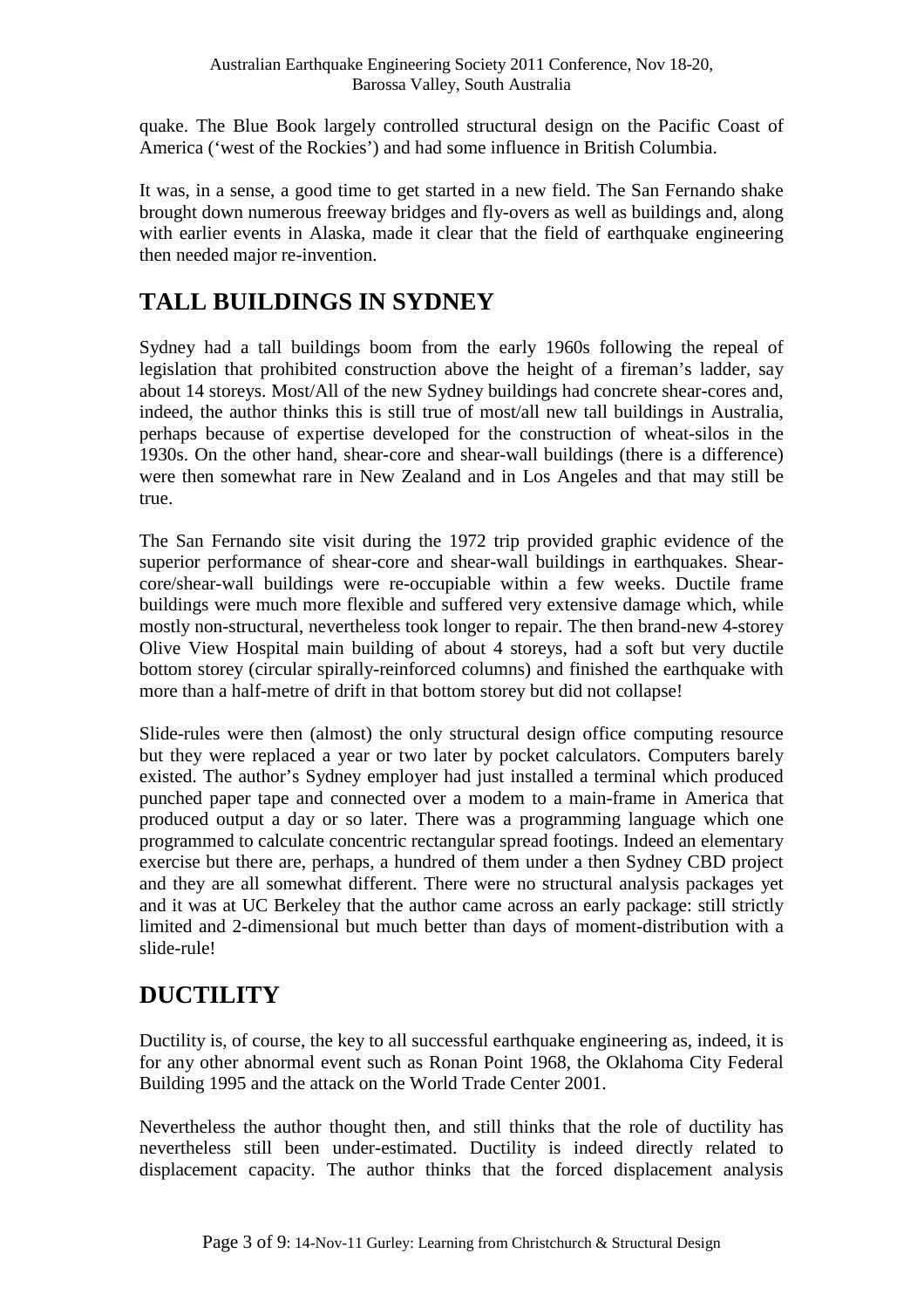invented by Nigel Priestley is a major step in the right direction but that it seeks to impose Nigel's 'best-available' guess as to mode shape. (The author uses the term 'mode' somewhat loosely here). The author would prefer to see mode shapes emerge as a conclusion of the analysis rather than as an input because he has a hunch that thereby we would learn much more. This is not just an elastic issue. Some 'mode' shapes might be specific, say, to the maximum rotation demand at some given group of plastic hinges for a given energy input. One can, indeed, think of rigid-plastic collapse mechanisms as collapse shapes and one could then seek to view that in a dynamic situation.

In terms of AS1170.4, ductility is just a number that one picks out of AS1170.4 in order to calculate the design load. Often, particularly in Australia, engineers can pick a low value for ductility implying a higher load and a brittle structure because the load is still quite low. The author thinks that this is quite wrong. Ductility is the big issue and the design (collapse) load should be an outcome of that. With wind there is an upper-bound on events in the sense that a 1000- or 2000-year wind is not too much larger than a 500-year event. This seems not to be true with earthquakes.

The author has suggested, in a paper published in America (Gurley 2008), that the quality of ductile-detailing of rebar be related to the rather more extensive ASCE list related to building importance.

#### **BUILDING TYPES IN AUSTRALIA & NEW ZEALAND**

And performance in the light of the ChCh 2010 and 2011 events:

- Single/two-storey houses
- Medium-density walk-up housing up to 3 storeys without a lift.
- 3-storey commercial buildings
- Taller framed buildings with a lift more than, say, 5 storeys
- Major heritage items such as the Christchurch Anglican and Catholic Cathedrals

There is a huge asset in old (including 'heritage') single/two-storey houses which are probably not too much of a problem in earthquakes simply because of low density of occupation (say  $> 30$  m<sup>2</sup> per person) and because the collapse of timber upper-floors and roofs are less likely to kill people than the collapse of concrete floors supported on unreinforced masonry. In Australia most/many of these are occupied by owners who will oppose any interference through the political system and probably win. Why is that wrong? There is much more of a problem, in Australia, with houses in bushfires, floods, and cyclones. But bush-fires, floods and maybe cyclones are a townplanning problem; we do know which sites are prone to those problems and we do not seem to choose to do much about that. It is, incidentally, absurd/ridiculous that Australian planning authorities can refuse steel ('Colorbond') roofs which are the only non-trafficable roofs able to withstand hail attacks at a time when the carbon problem makes it clear that those attacks will become more intense and more numerous soon enough. There was a hail attack in south-east Sydney (Maroubra) within the last 10 years that took most of the Australian roofing contractors more than a year to repair with tarpaulins over all of the roofs in the meantime. We do have short memories!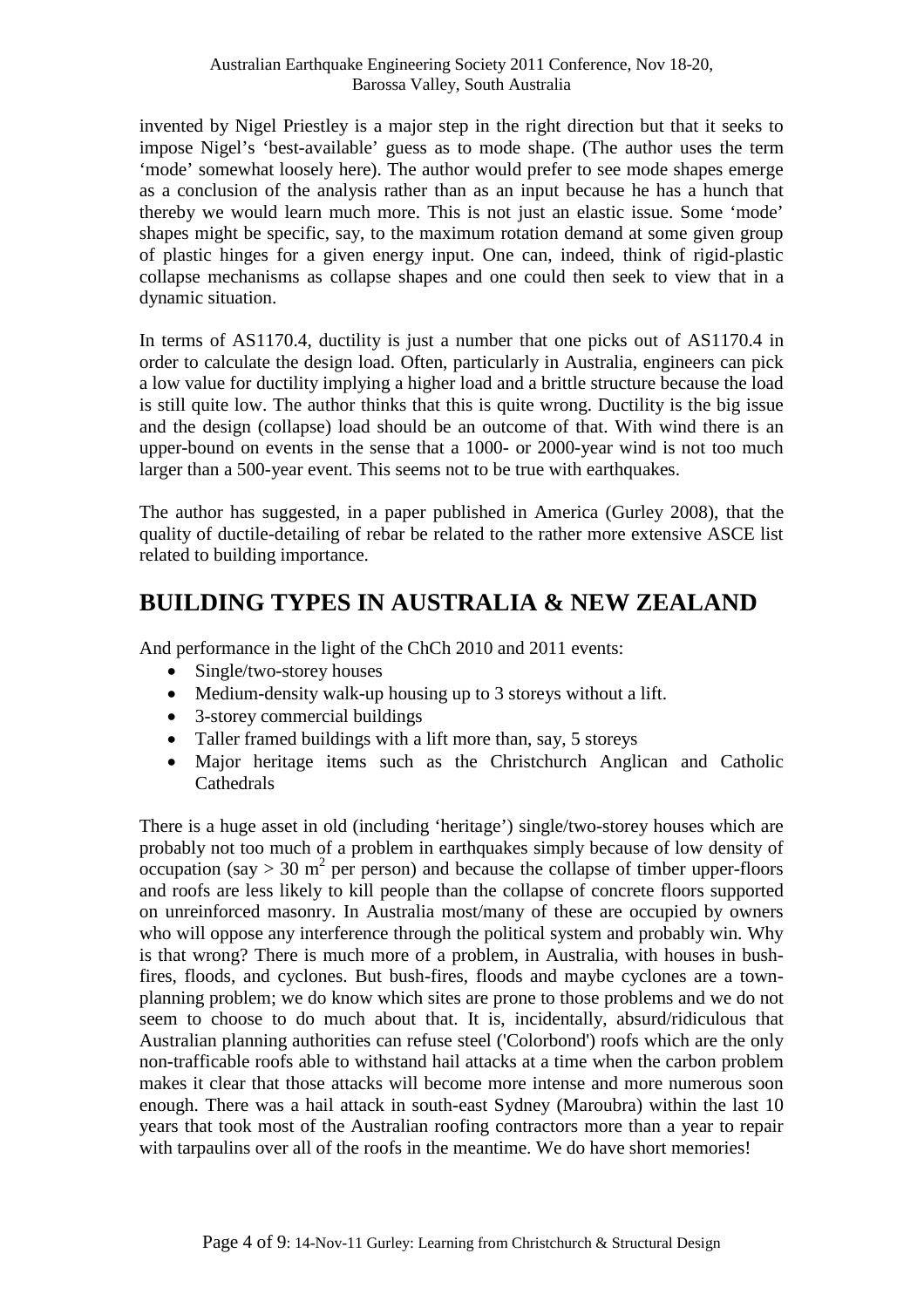3-storey walk-up home-unit blocks are still being built in major Australian centres in large numbers using concrete slabs (for fire and acoustic separation between units) supported on walls of 110 (intra-unit walls) and 230 or 270 (inter-unit walls) unreinforced brick. This has been illegal in all of New Zealand for many years since long before the author went there in 1972. The ChCh February 2011 event at 6.3 might be considered an intraplate earthquake although it has been suggested that it is in a zone influenced by movements along the tectonic plate boundaries. Nevertheless, no one can say that that a 6.3 intraplate event is impossible in Australia. The Housing Industry of Australia is a very effective political lobby group and, presumably, very interested in 3-storey walk-ups.

There were numerous 2 and 3-storey commercial (shops, offices) buildings with floorareas ranging up to hundreds of square metres on the approach roads immediately outside the ChCh CBD and some inside. Many of these use unreinforced load-bearing masonry and many have been lost in the recent events. Is this an engineering failure? These buildings would have to have been built before, say, 1960 and in many/most cases, before WW2. The only criticism can be that local government was not aggressive enough in seeking to demolish old buildings that had been first recognized as hazardous only several decades after they had been built. Almost all old buildings in New Zealand and in Australia, particularly including large heritage buildings are hazardous to some degree. Moon et al 2011 do, however identify several cases in which retro-strengthening was successful in ChCh. One would like to see detailed reports of these successes.

Be clear that, in ChCh before the recent earthquakes, removal of all hazardous buildings would have required some extensive areas of block-by-block demolition as is happening now! Would there have then been the political will to do that before any major ChCh shake? And would the Christchurch City Council have survived the next election and the numerous legal battles through the courts? It was not true that Christchurch City Council did nothing. It did encourage that Australian-based developer of 1972 with whatever incentives it then took to persuade the then owners to sell hazardous buildings to a developer prepared to demolish and rebuild. No doubt this was typical of Council's policies at that time.

## **TALL OFFICE BUILDINGS**

Tall office-buildings are an entirely different ball-park. The structural floors and structural walls are both always concrete and the supporting framework may be concrete or structural steel. Clifton et al 2011. This is for protection against fire and, of course, fires do usually follow earthquakes and other abnormal events. Tall officebuildings are occupied at a density which can be 10  $m^2$ /person. Tall residential buildings are similar but less dense. The death-toll from a pancake collapse is very high. It is probably possible to design an 'earthquake-proof' concrete tall building that will survive anything except only a major ground-rupture directly below. The safety of tall concrete buildings is entirely a matter of the quality of rebar-detailing. One does see this as a/the major issue.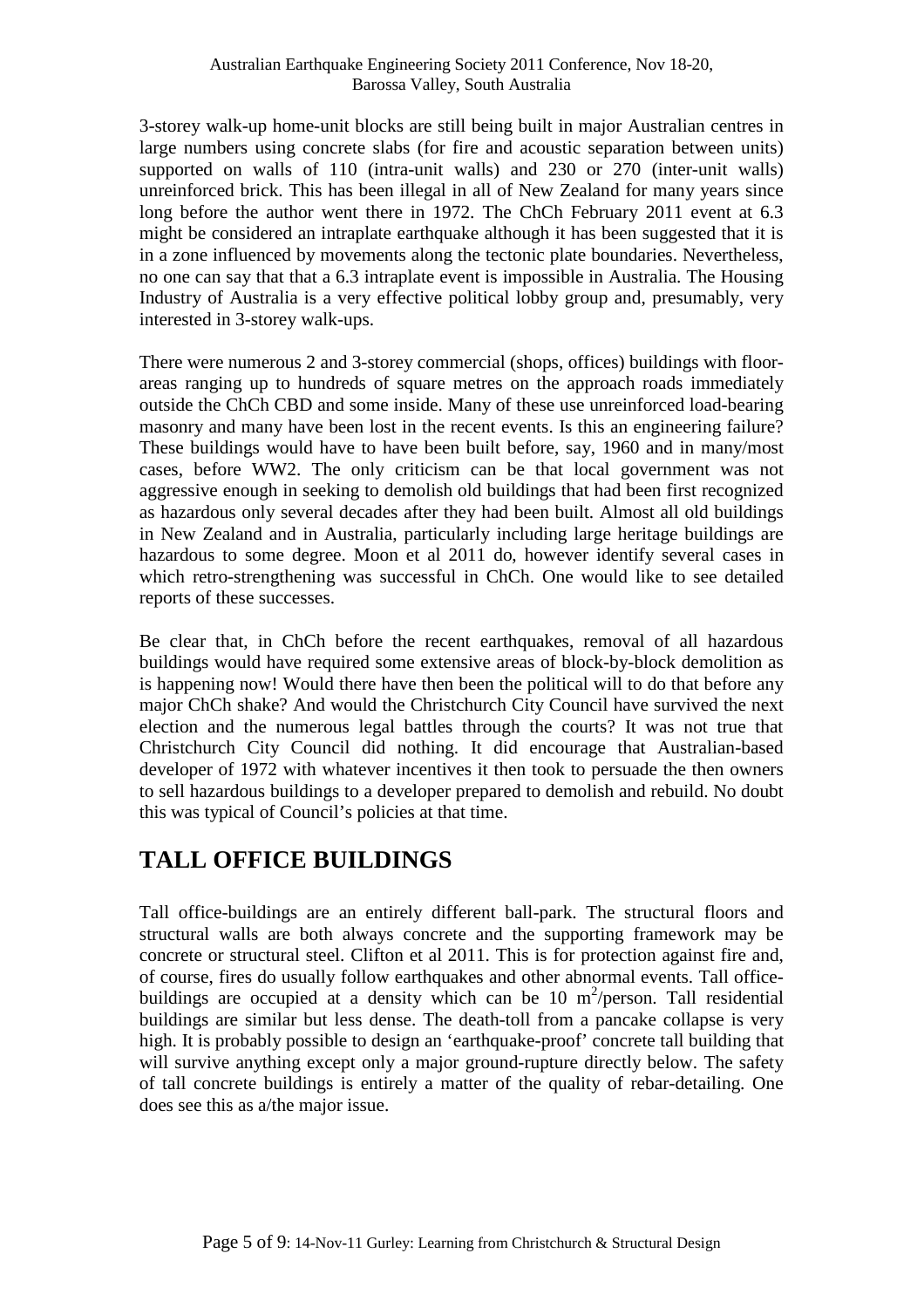The author is aware of an experimental residential building of about 6 stories of gluelaminated timber panels for floors and walls recently built in London. It will be some , perhaps many, years before such construction is generally accepted.

#### **WHAT THEN OF TALL BUILDINGS IN THE CHRISTCHURCH CBD?**

Greg McRae, writing in the SESOC New Zealand Journal of April 2011 notes that: *"Buildings designed and constructed after the 1976 code changes generally satisfied their life safety design objective under the severe level of shaking experienced. Unfortunately there were some notable exceptions"*. McRae relates this to the 1976 code change threshold but those changes were generally known and had been discussed since about 1972.

We have all seen television footage of the 2 fatal tall building collapses in ChCh along with whatever else is available on the internet. For the buildings that collapsed there will be searching enquiries hopefully to be published in the technical press assuming that the reports are not with-held on legal advice. The age of these two buildings is definitely an issue; before or after 1971/72 when code changes began to be discussed in response to San Fernando 1971. Some current NZ thinking seems to be that buildings designed before about 1982 or even 1992 may be regarded as suspect.

It does seem clear that:

- (1) Very few tall buildings collapsed mostly because most tall buildings were fairly recent and generally used more recent (and better) structural rebar detailing but
- (2) The two tall building pancake collapses inevitably killed many people including more than half of the death-toll at ChCh.

Clearly there are some tall buildings that did not kill anybody but are still badly enough damaged to require demolition. There is some speculation about buildings that may look alright but may have gone through several cycles of yielding of rebars. All buildings should, of course, be subject to very careful and detailed inspections.

After the Northridge Earthquake 1994, the cladding of some tall buildings was stripped to permit detailed inspections of field-welds; the cost of stripping the cladding was high and some owners decided to demolish without such inspections. Los Angeles was then (and still may be) a city in which structural steel beams and columns were predominant and the contractural arrangements and the responsibilities for the quality of field-welds were not then well allocated and unambiguous. The American Institute of Steel Construction (Chicago) has, since then, taken a major interest in this issue.

ChCh was, at least until recently, a reinforced concrete city so the problems are not the same as at Northridge. Concrete structures are usually able to be inspected with less removal of cladding. If a careful and detailed inspection finds no significant evidence of damage why then consider a partial demolition for the purpose of looking further?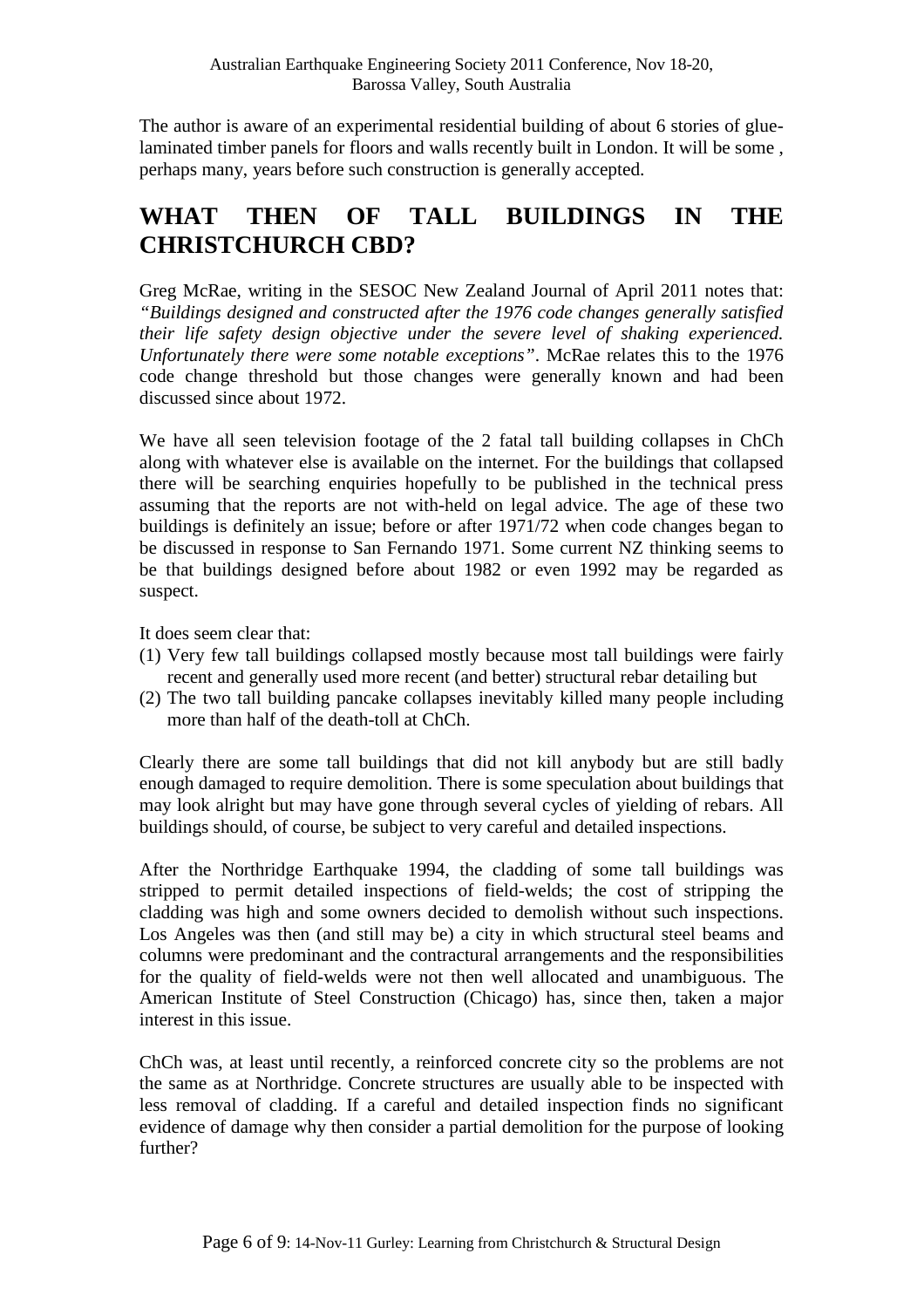Nevertheless, it is true that the level of safety to be provided, more particularly in new buildings, is a matter for political negotiation. It is reasonable now for engineers to negotiate a higher level of safety than would have been politically acceptable the day before the first ChCh quake. Nevertheless we need to be careful to ensure that this will be money that will all be well spent because it is as technically correct as we can make it at this time. This should involve a lot of engineering debate.

Clifton et al 2011 report the recent construction of new tall buildings using composite metal-deck floors and/or eccentrically-braced structural steel frames. All of these seem to have suffered only minor repairable damage. One can imagine that the composite metal-deck floors have adequate fire-rating and are probably better, as a diaphragm, than many precast concrete floors. There was concern, after the attack on the World Trade Center, that the spray-on asbestos then used for fire-rating steel members did not stay stuck after the aircraft impact. Other spray-on materials are now used but the author has not yet seen experimental evidence to prove that these stick better.

## **THE SITUATION IN AUSTRALIA**

AEES has written, and published, a Commentary on AS1170.4. This is good of itself. However, in the process it may have lost sight of AS3600 and the Earthquake Appendix therein. The author believes that this is more important to the survival of tall buildings in an Australian earthquake than AS1170.4. There is very little 'how-todo-it' on the art of ductile-detailing in AS3600 as compared to NZS3101 and ACI-318-Ch21. Remember that FEMA 277 (1996) thought that rebar detailing to SEAOC standards at the time of original construction, would have increased the cost of the Oklahoma Federal Building by 1%-2% and reduced the extent of damage (and presumably the 167? fatalities) by 80%.

Alas Australian Concrete Codes have increased in the author's working lifetime from about 30 x A5 pages in 1958 to 200 x A4 pages in 2009 plus about the same again in the separate Commentary. One has some doubt that the quality and clarity of our concrete codes has increased in the same proportion. Perhaps part of this problem is a tendency to treat codes as detailed textbooks. There is no present mechanism that fosters an on-going written conversation about code details and code interpretation.

One does notice that AS3600:2009 directs Australian engineers to NZS3101 if they want an advanced code for the design of concrete structures for earthquakes in Australia or elsewhere. This seems to have been a last-minute change in that, as the author remembers, the AS3600 Draft referred Australian engineers to ACI-318-Ch21. As a retired consulting engineer, one does not have access to the latest current, foreign codes. The author did have the experience of designing the shear-core of a tall Australian building (> 30 storeys) for earthquake resistance to NZS3101 in 1986. In more recent years, NZS3101 seems to have become a good deal more complicated as compared to ACI-318-Ch21.

### **WHAT THEN OF HERITAGE BUILDINGS IN CHCH?**

Particularly including the Anglican and Catholic Cathedrals.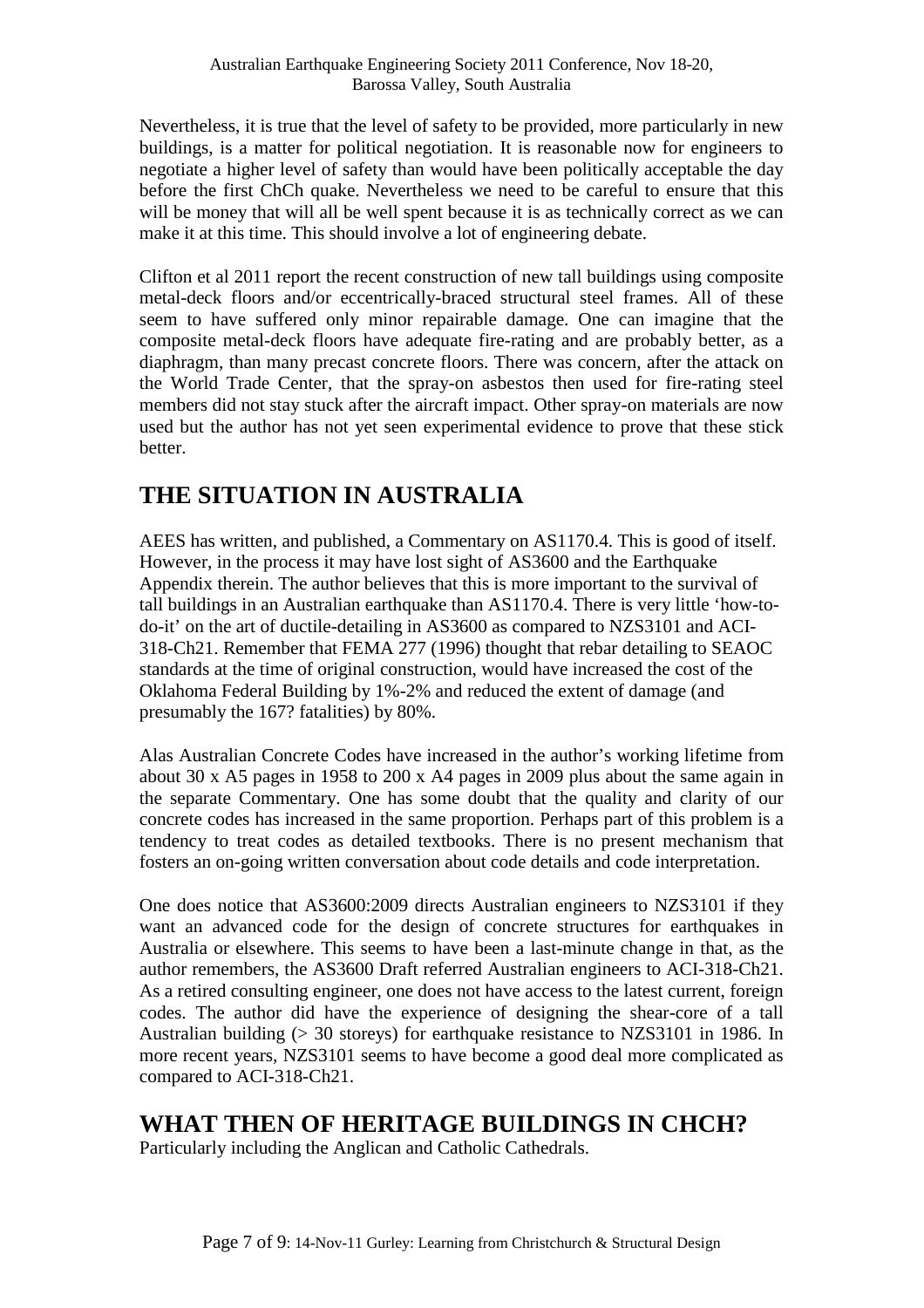There are established highterich Italian and German methods for retronforcing such heritage buildings.

The author visited Naples in 1983 in an unsuccessful attempt to persuade the late Dr Fernando Lizzi, then Chief Engineer of Fondedile SpA tender on work in Auckland. Fondedile was then, and may still be, a largentaliang company with a large UK subsidiary. Lizzi had invented microling and then extended that to the retro-reinforcing of large stone monuments and buildings. Italy has, perhaps more heritage buildings than the rest of the world and many of them external thousand years old. Fondedile has an established record for retational such buildings in Italy and in the UK.

More recently, our colleague Bill Jordan, Consulting Engineer of Newcastle NSW was responsible for retreeinforcing the brick Newcastle Anglican Cathedral (coincidentally named€Christchurch Cathedral following the 1989 Newcastle earthquake using German technology. The German technology seems to improve on the Italian method by using a long sock in the dridles to better control putleakage. Bill seems to have occupied a role which combined the normal role of a consulting engineer with that of a construction superintendent. The construction experience, in this hemisphere, may be more valuable than design skills which are quite widely available. The work did, incidentally, discover earlier damage, faim least, one earlier earthquake. The earlier earthquaked been reported in the local pressbut been forgotten.

Bill•s work restored the Newcastle Cathedral pretty much toriginal appearance and it now looks better than ever. This many bepossible in Christchurch (the City) because the damage to stoneworle from much more extensive. My own view of an engineering design approach would be to:

- $(1)$  Remove collapsed stonework desptation it with a view to establishing a maintenance resource and/or to construct a new separate/detached memorial obelisk on the same site. Further remove suchplace stonework as cannot be dealt with as below.
- $(2)$  Brace the existing structure with a clearl the steel (or concrete) and-glass structure that would takell future earthquake loads from the stonework down to the ground whether externally and/or internally. The new structure should make a major architectural statement in its own right. There should no attempt to conceal it. Perhaps it could emulate the outline of the original tower at the Anglican Cathedral.
- (3) The new structure should be sufficient to guarantee that a large future earthquake might cause some localised further damage but not strophic general collapse.
- $(4)$  Consider clearly and carefully the necessity for fating the new structure.
- (5) Use retrereinforcing to take the loads on the existing stonework back to the new steel(or concrete)and-glass structure so as to minimise the extent future damage.

#### REFERENCES

Buchanan, A. (2011) Performance of Timber Structures in the Christchurch Earthquakes. SesocNZ JournSebtember 2011 Vol 24 No 2, pp -22. [www.sesoc.org.n](www.sesoc.org.nz)z